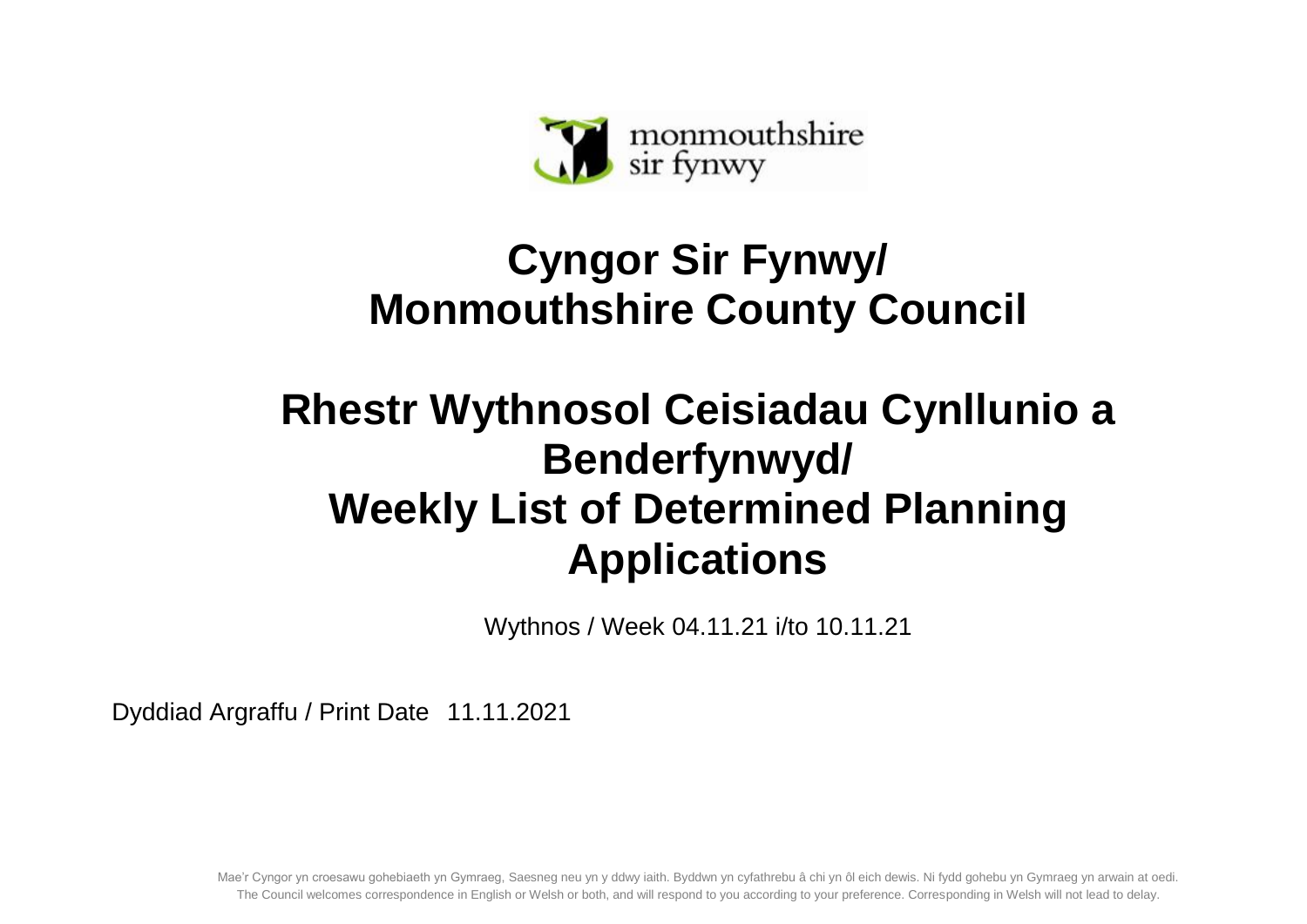| Ward/Ward                                                                        | <b>Rhif Cais/</b><br><b>Application</b><br><b>Number</b> | Disgrifia d o'r<br>Datblygiad/<br><b>Development</b><br><b>Description</b>                                                                                                                                                                                                                                                                                              | <b>Cyfeiriad Safle/</b><br><b>Site Address</b>                          | Penderfyniad/<br><b>Decision</b> | Dyddiad y<br>Penderfyniad/<br><b>Decision Date</b> | Lefel Penderfyniad/<br><b>Decision Level</b> |
|----------------------------------------------------------------------------------|----------------------------------------------------------|-------------------------------------------------------------------------------------------------------------------------------------------------------------------------------------------------------------------------------------------------------------------------------------------------------------------------------------------------------------------------|-------------------------------------------------------------------------|----------------------------------|----------------------------------------------------|----------------------------------------------|
| Lansdown<br>Plwyf/ Parish:<br>Abergavenny<br><b>Town Council</b>                 | DM/2021/01052                                            | Part Retrospective<br>Planning application from<br>Front and side house<br>extension and high<br>timber fence.                                                                                                                                                                                                                                                          | 13 Old Hereford<br>Road<br>Abergavenny<br>Monmouthshire<br>NP7 6EL      | Approve                          | 08.11.2021                                         | <b>Delegated Panel</b>                       |
| <b>Priory</b><br>Plwyf/ Parish:<br>Abergavenny<br><b>Town Council</b>            | DM/2021/01544                                            | Single storey home office<br>extension.                                                                                                                                                                                                                                                                                                                                 | 44 Park Avenue<br>Abergavenny<br>Monmouthshire<br>NP75SP                | Approve                          | 08.11.2021                                         | <b>Delegated Officer</b>                     |
| <b>Mardy</b><br>Plwyf/ Parish:<br>Llantilio<br>Pertholey<br>Community<br>Council | DM/2021/01061                                            | Proposed double<br>extension to side of<br>existing property. Dormer<br>window to rear of<br>property for building<br>regulations to be granted<br>for attic room. Detached<br>garage at bottom of<br>existing driveway to<br>make rear of property<br>more secure and<br>secluded. Driveway<br>relocated to front of<br>property with car parking<br>space for 3 cars. | 3 Gwent Place<br><b>Llantilio Pertholey</b><br>Monmouthshire<br>NP7 6NG | Approve                          | 05.11.2021                                         | Delegated Officer                            |
| <b>Llantilio</b><br><b>Crossenny</b>                                             | DM/2021/01412                                            | Discharge of condition<br>relating to<br>DM/2021/00063 (hedge                                                                                                                                                                                                                                                                                                           | <b>Brynawelon</b><br>Tre-adam Lane<br><b>Llantilio Crossenny</b>        | Approve                          | 05.11.2021                                         | <b>Delegated Officer</b>                     |
| Plwyf/ Parish:                                                                   |                                                          | hog shelter, insect                                                                                                                                                                                                                                                                                                                                                     | Abergavenny                                                             |                                  |                                                    |                                              |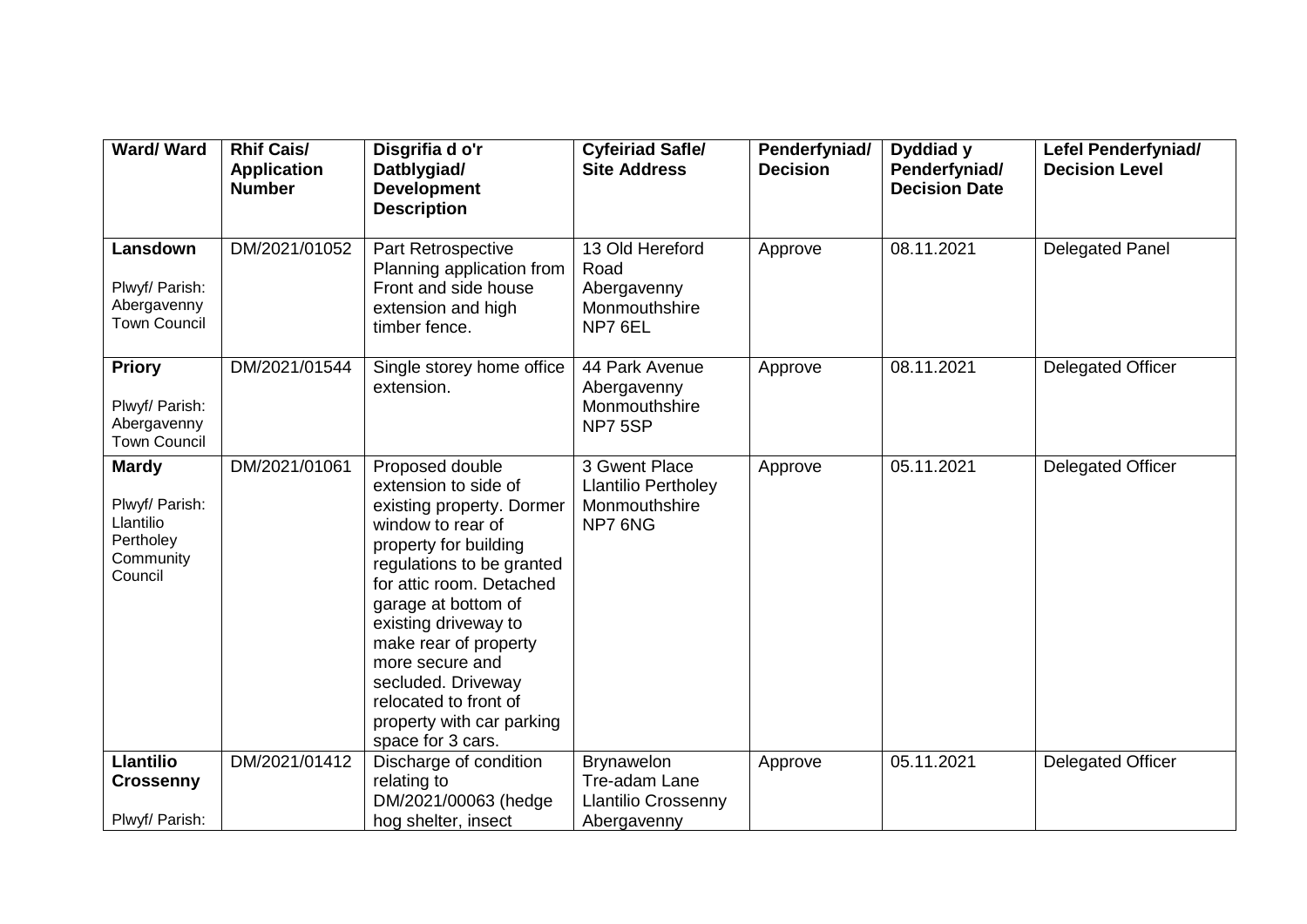| Llantilio<br>Crossenny<br>Community<br>Council                                       |               | homes, bird boxes, bat<br>boxes).                                                                                                                             | Monmouthshire<br>NP78TA                                                                                                |         |            |                          |
|--------------------------------------------------------------------------------------|---------------|---------------------------------------------------------------------------------------------------------------------------------------------------------------|------------------------------------------------------------------------------------------------------------------------|---------|------------|--------------------------|
| <b>Llanover</b><br>Plwyf/ Parish:<br>Llanover<br>Community<br>Council                | DM/2021/01247 | Slight enlargement of<br>existing building, to<br>match adjacent building.<br>With the continued<br>existing use of<br>agricultural and aviation<br>purposes. | The Byre<br><b>Hardwick Lane</b><br><b>Hardwick</b><br>Abergavenny<br>Monmouthshire<br>NP7 9AB                         | Approve | 09.11.2021 | <b>Delegated Officer</b> |
| <b>Llanover</b><br>Plwyf/ Parish:<br>Llanover<br>Community<br>Council                | DM/2021/01404 | Discharge of condition 3<br>(Bat and Bird boxes) for<br>planning consent<br>DM/2021/00785.                                                                    | <b>Mount Pleasant</b><br>Farm<br><b>Mount Pleasant</b><br>Road<br>Penpergwm<br>Abergavenny<br>Monmouthshire<br>NP7 9UT | Approve | 05.11.2021 | <b>Delegated Officer</b> |
| <b>Mitchel Troy</b><br>Plwyf/ Parish:<br><b>Mitchel Troy</b><br>Community<br>Council | DM/2021/00247 | Timber frame workspace<br>/ store building.                                                                                                                   | Coed Cefn Lodge<br>Bryngwyn Road<br>Tregare<br>Monmouth<br>Monmouthshire<br><b>NP25 4DT</b>                            | Approve | 05.11.2021 | <b>Delegated Officer</b> |
| <b>Mitchel Troy</b><br>Plwyf/ Parish:<br><b>Mitchel Troy</b><br>Community<br>Council | DM/2021/01302 | The conversion of a<br>traditional outbuilding to<br>holiday accommodation.                                                                                   | The West Cottage<br><b>Waste Road</b><br>Pen Yr Heol<br>Monmouth<br>Monmouthshire<br><b>NP25 4DT</b>                   | Approve | 05.11.2021 | <b>Delegated Officer</b> |
| <b>Llanbadoc</b><br>Plwyf/ Parish:<br>Llanbadoc                                      | DM/2021/01181 | New double garage.                                                                                                                                            | Yew Tree Cottage<br>A472 Pantypwyddyn<br>Farm To Little<br>Henrhiw                                                     | Approve | 09.11.2021 | <b>Delegated Officer</b> |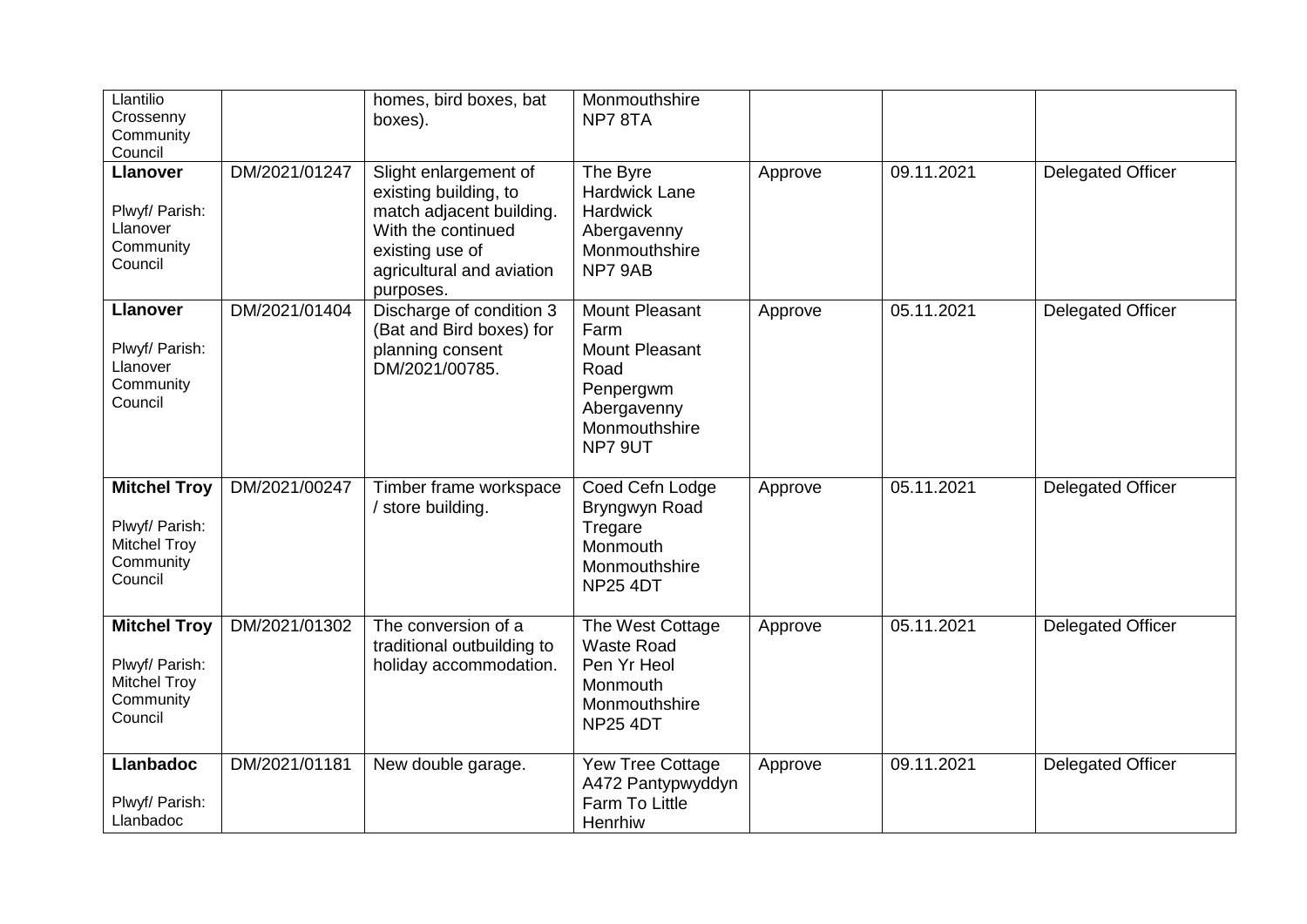| Community<br>Council                                                                             |               |                                                                                                                                                                                                                                                                                                                                                               | Monkswood<br><b>Usk</b><br><b>NP15 1QA</b>                                                                                   |         |            |                          |
|--------------------------------------------------------------------------------------------------|---------------|---------------------------------------------------------------------------------------------------------------------------------------------------------------------------------------------------------------------------------------------------------------------------------------------------------------------------------------------------------------|------------------------------------------------------------------------------------------------------------------------------|---------|------------|--------------------------|
| <b>Llanbadoc</b><br>Plwyf/ Parish:<br>Llanbadoc<br>Community<br>Council                          | DM/2021/01307 | <b>Demolition Notification -</b><br>Lester Block is a<br>portacabin/modular<br>building erected over 20<br>years ago housing 40<br>inmates (20 cells on<br>ground floor, 20 cells on<br>first floor), with a flat roof.                                                                                                                                       | <b>HMP Prescoed</b><br>Young Offenders<br>Institution<br>Prescoed Hill<br>Prescoed<br><b>Usk</b><br>Monmouthshire<br>NP4 0TB | Approve | 09.11.2021 | <b>Delegated Officer</b> |
| <b>Trellech</b><br><b>United</b><br>Plwyf/ Parish:<br>Trellech<br>United<br>Community<br>Council | DM/2021/01125 | Variation of condition;<br>the light we wish to<br>install on Mulberry and<br>Clarence House is the<br>Palin Pir downlight. The<br>Light is downlight only<br>and on PIR. As<br>discussed we would like<br>to install these on both<br>Clarence House and<br>Mulberry House and<br>keep the height at 3.2<br>but remove the lights that<br>all ready in situ. | Site Adjacent To<br>Croes Faen<br><b>Bungalow</b><br>The Craig Road To<br>Penallt<br>Penallt<br>Monmouthshire                | Approve | 08.11.2021 | <b>Delegated Officer</b> |
| <b>St Arvans</b><br>Plwyf/ Parish:<br>Tintern<br>Community<br>Council                            | DM/2021/01308 | Modernise existing semi-<br>detached farm house,<br>including building a side<br>extension on existing<br>house [ground floor and<br>first floor], addition of a<br>lean-to greenhouse,<br>addition of first floor<br>doorway [fire exit] to rear<br>of house spanning                                                                                        | Cross Farm<br>Pontysaison<br>Tintern<br><b>NP16 6TP</b>                                                                      | Approve | 10.11.2021 | <b>Delegated Officer</b> |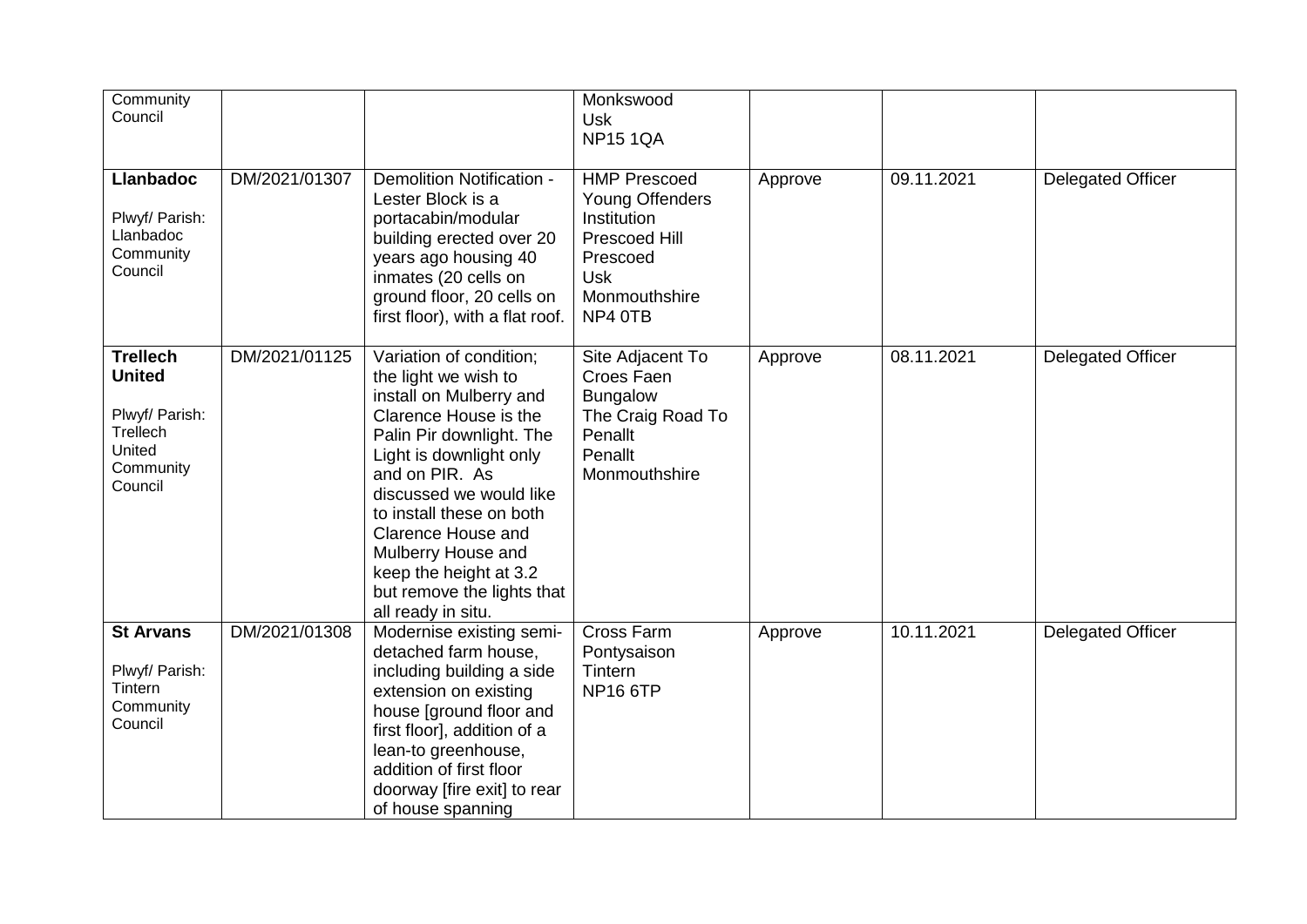|                                                                       |               | narrow gap to existing<br>ground height. Addition<br>of renewable energy<br>sources [heat exchange<br>pump and solar water<br>heating panels on roof]                                                                                    |                                                                                                                                       |                          |            |                          |
|-----------------------------------------------------------------------|---------------|------------------------------------------------------------------------------------------------------------------------------------------------------------------------------------------------------------------------------------------|---------------------------------------------------------------------------------------------------------------------------------------|--------------------------|------------|--------------------------|
| <b>Caerwent</b><br>Plwyf/ Parish:<br>Caerwent<br>Community<br>Council | DM/2021/01200 | Granny annex and car<br>port.                                                                                                                                                                                                            | <b>Lingfield Cottage</b><br><b>Five Lanes North</b><br><b>Fives Lanes</b><br>Caerwent<br>Caldicot<br>Monmouthshire<br><b>NP26 5PQ</b> | <b>Split Decision</b>    | 05.11.2021 | <b>Delegated Officer</b> |
| <b>Caerwent</b><br>Plwyf/ Parish:<br>Caerwent<br>Community<br>Council | DM/2021/01245 | Erection of a new double<br>garage and minor<br>alterations to previously<br>agreed landscaping<br>scheme.                                                                                                                               | The Old School<br><b>Caerwent Link</b><br>Caerwent<br>Caldicot<br>Monmouthshire<br><b>NP26 5AY</b>                                    | Approve                  | 08.11.2021 | <b>Delegated Officer</b> |
| <b>St Marys</b><br>Plwyf/ Parish:<br>Chepstow<br><b>Town Council</b>  | DM/2021/01067 | This would be to change<br>from an office B1<br>classification to D1 for a<br>children's nursery to be<br>operating similar hours<br>07.30-18.30 operating<br>morning afternoon and<br>all day sessions, with up<br>to 35 - 40 children. | 18A Moor Street<br>Chepstow<br>Monmouthshire<br><b>NP16 5DB</b>                                                                       | Application<br>Withdrawn | 05.11.2021 | <b>Delegated Officer</b> |
| <b>Dewstow</b><br>Plwyf/ Parish:<br>Caldicot Town<br>Council          | DM/2021/01269 | 20x20 Feet sip panel<br>modular building in 16<br>sections, to be used for<br>sole purpose of family<br>living at the main<br>address.<br>Building a transportable                                                                       | 5 Avon Close<br>Caldicot<br>Monmouthshire<br><b>NP26 4NH</b>                                                                          | Refuse                   | 08.11.2021 | <b>Delegated Officer</b> |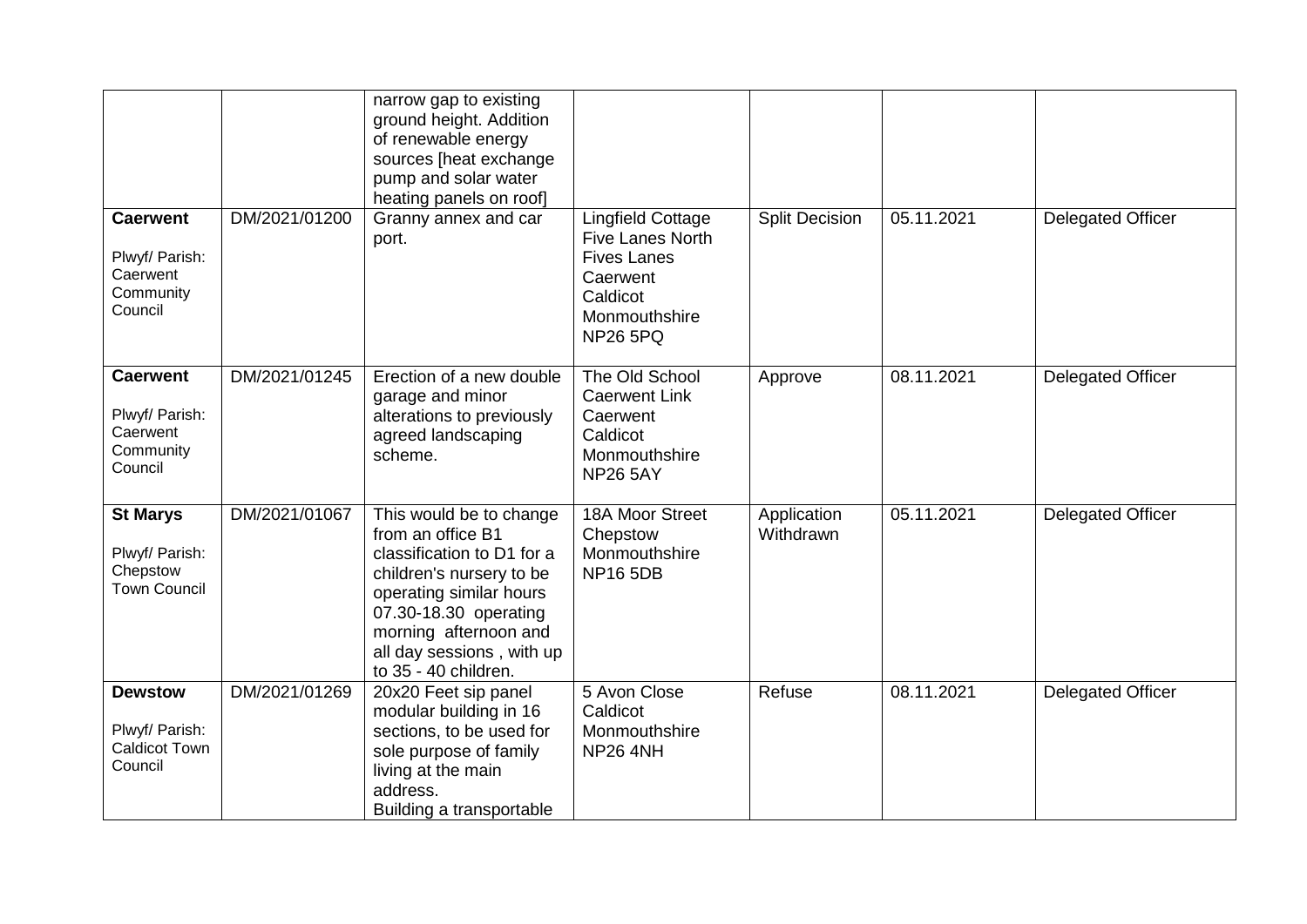|                                                                       |               | timber garden room in<br>the rear of garden.                                                                                                                                                                                                                                                              |                                                                                                                                      |         |            |                          |
|-----------------------------------------------------------------------|---------------|-----------------------------------------------------------------------------------------------------------------------------------------------------------------------------------------------------------------------------------------------------------------------------------------------------------|--------------------------------------------------------------------------------------------------------------------------------------|---------|------------|--------------------------|
| <b>Devauden</b><br>Plwyf/ Parish:<br>Devauden<br>Community<br>Council | DM/2021/01126 | Use of The Hay Barn as<br>holiday accommodation<br>in breach of condition.                                                                                                                                                                                                                                | The Hay Barn<br>Tor Y Mynydd Farm<br>Tor-y-mynydd Road<br>Crosshands<br>Devauden<br>NP166NU                                          | Approve | 10.11.2021 | <b>Delegated Officer</b> |
| <b>Devauden</b><br>Plwyf/ Parish:<br>Devauden<br>Community<br>Council | DM/2021/01681 | Proposed 3UK 6130 AC<br>Cabinet & 3UK Bowler<br>Cabinet installed in<br>proposed fence line and<br>associated ancillary<br>works. Existing EE/3UK<br>12.5m Hutchinson PH5<br>Monopole.                                                                                                                    | <b>Cross Country</b><br><b>Equine Centre</b><br>B4293 Nex Common<br>To Cobblers Hill<br>Devauden<br>Monmouthshire<br><b>NP16 6NN</b> | Approve | 09.11.2021 | <b>Delegated Officer</b> |
| <b>Drybridge</b><br>Plwyf/ Parish:<br>Monmouth<br><b>Town Council</b> | DM/2021/00320 | General storage building.                                                                                                                                                                                                                                                                                 | Deepholm Farm<br>Rockfield<br>Monmouth<br>Monmouthshire<br><b>NP25 5SY</b>                                                           | Approve | 08.11.2021 | <b>Delegated Officer</b> |
| <b>Drybridge</b><br>Plwyf/ Parish:<br>Monmouth<br><b>Town Council</b> | DM/2021/01239 | Removal of existing<br>conservatory, and<br>erection of two-storey<br>extension in its place.<br>The extension will<br>protrude an additional<br>1.1 metres beyond<br>where the conservatory<br>currently finishes<br>(matching our<br>neighbour's two-storey<br>extension in both length<br>and height). | 30 Rockfield Road<br>Monmouth<br>Monmouthshire<br><b>NP25 5BA</b>                                                                    | Approve | 05.11.2021 | <b>Delegated Officer</b> |